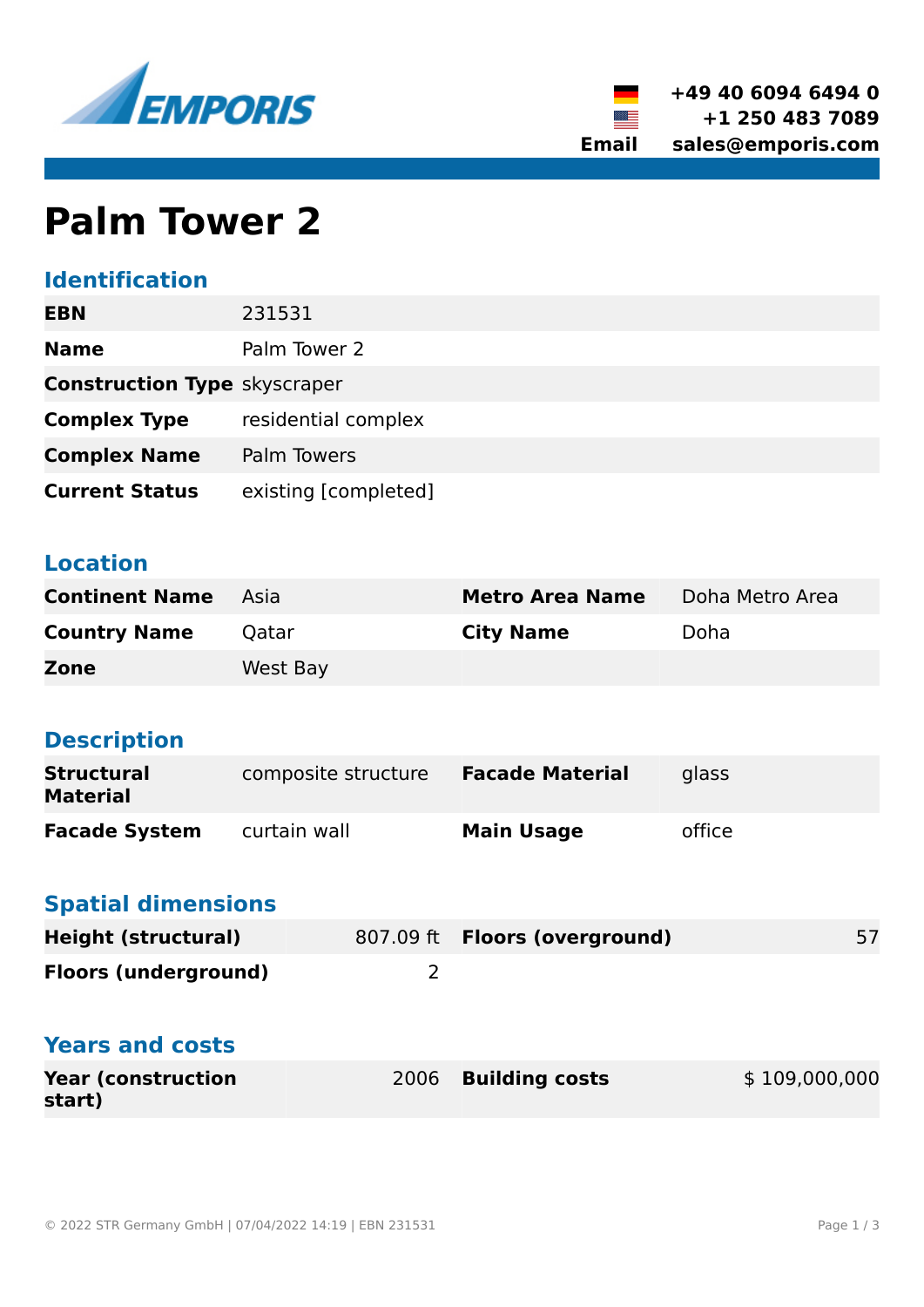

**Year (construction end)**

2011

#### **Involved companies**

*Architect....................................................................................................................*

#### **MZ & Partners**

P.O. Box 5785 Doha **Oatar** 

Phone +974 43 63 813 4 Fax +974 43 63 812 Email info@mzandpartners.com

#### **Additional company data available for this building**

| <b>Developer</b>         |              | <b>Buy full PDF</b> Project Management | Buy full PDF |
|--------------------------|--------------|----------------------------------------|--------------|
| <b>Elevator Supplier</b> | Buy full PDF |                                        |              |

#### **Need additional information? Contact us now!**

Phone **+49 40 6094 6494 0** Phone **+1 250 483 7089** Email **<sales@emporis.com>**

Hamburg 09:00 am - 07:00 pm New York 03:00 am - 01:00 pm Tokyo 04:00 pm - 02:00 am